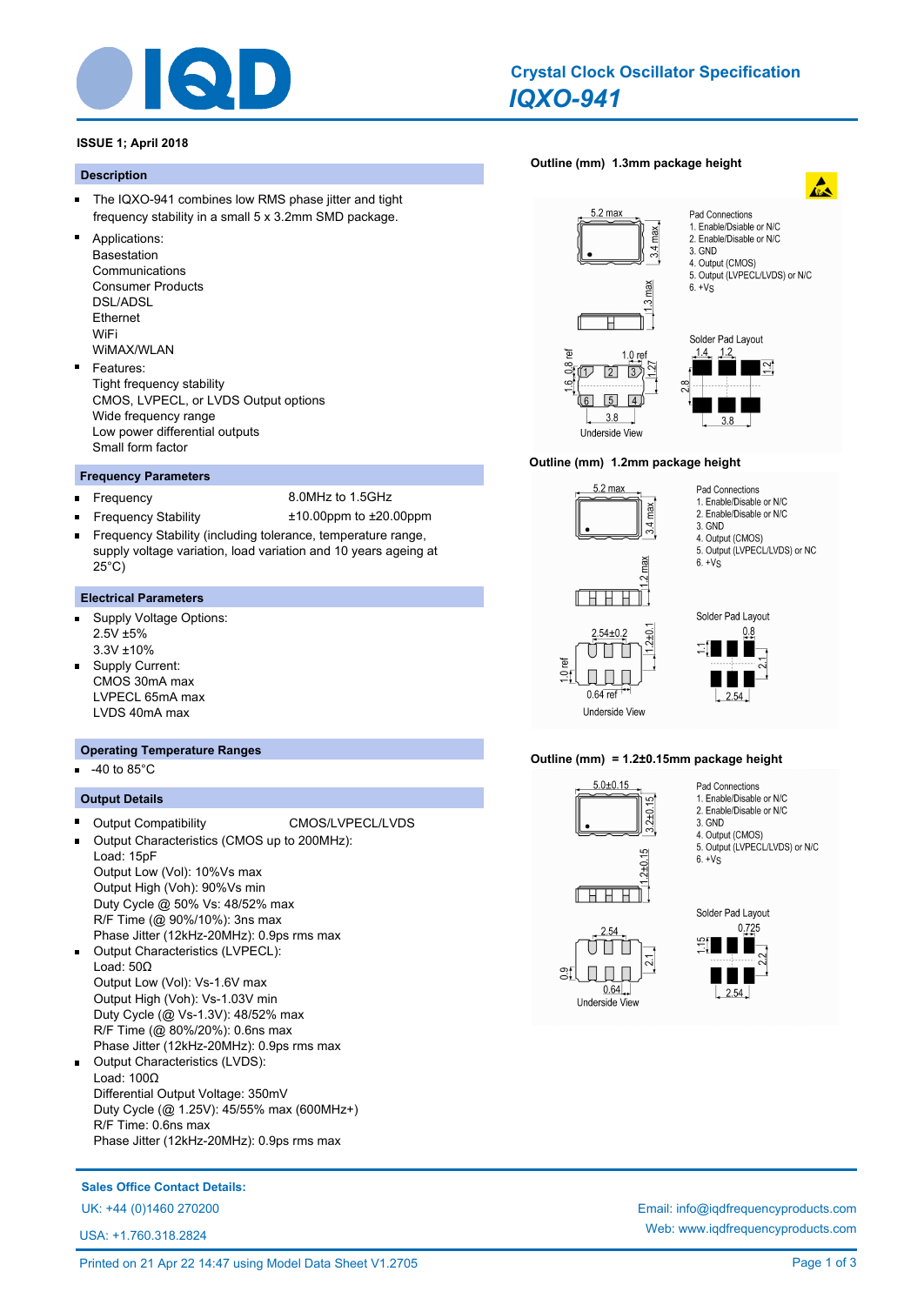

#### **Output Control**

Enable/Disable: Logic '1' (70%Vs min) to pad 1 or no connection enables oscillator output Logic '0' (30%Vs max) to pad 1 disables oscillator output

#### **Environmental Parameters**

- $\blacksquare$ Shock: MIL-STD-883, Method 2002
- Storage Temperature Range: -55 to 125°C  $\blacksquare$
- $\blacksquare$ Humidity: after 48 hours at 85 °C ±2 °C 85 % relative humidity non-condensing
- Thermal Shock: MIL-STD-883, Method 1011
- Vibration: MIL-STD-883, Method 2007  $\blacksquare$

#### **Ordering Information**

\*minimum information required ä. Frequency\* Model\* Output Type\* Pad 1 or 2 function\* Supply Voltage\* Frequency Stability\* Operating Temperature Range\*

#### **Compliance**

RoHS Status (2015/863/EU) Compliant  $\blacksquare$ REACh Status **Compliant**  $\blacksquare$ MSL Rating (JDEC-STD-033): Not Applicable  $\blacksquare$ 

### **Packaging Details**

- Pack Style: Bulk Loose in bulk pack  $\blacksquare$ Pack Size: 1
- Pack Style: Reel Tape & reel in accordance with EIA-481-D  $\blacksquare$ Pack Size: 4,000

#### **Pb-Free Reflow**



**Sales Office Contact Details:** UK: +44 (0)1460 270200 Email: info@iqdfrequencyproducts.com

USA: +1.760.318.2824

Web: www.iqdfrequencyproducts.com